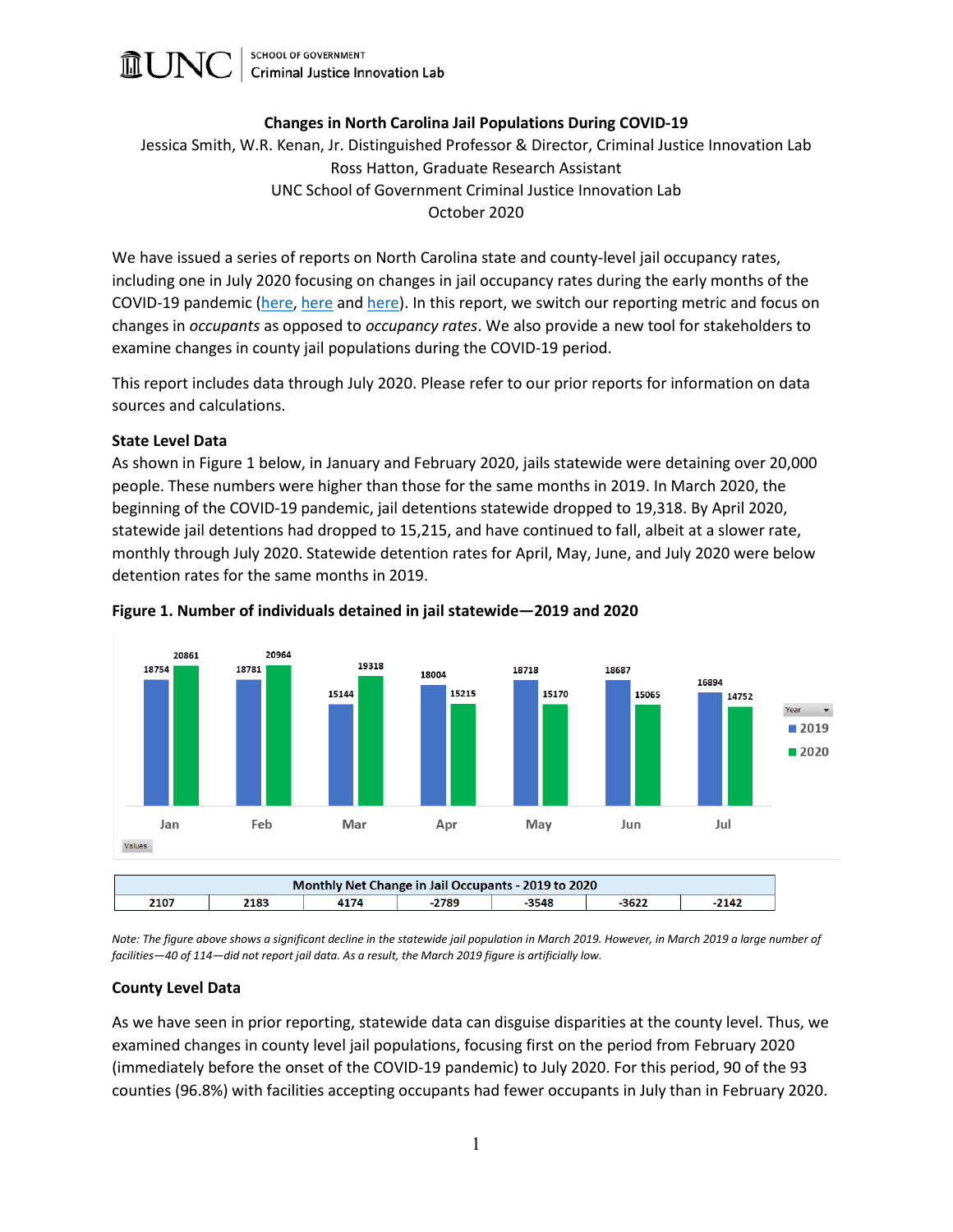Population declines in these counties ranged from [1](#page-1-0) to 333 persons, or 2.3% to 76.2%.<sup>1</sup> Three counties experienced an increase in occupants from February 2020 to July 2020. The range of increases was 1 to 2 occupants, or 0.6% to 16.7%. Table 1 shows these changes for all counties.

|                    | Change in              | <b>Percent Change</b> |                  | Change in               | <b>Percent Change</b> |
|--------------------|------------------------|-----------------------|------------------|-------------------------|-----------------------|
| <b>County</b>      | <b>Occupants: Feb-</b> | in Occupants:         | <b>County</b>    | <b>Occupants: Feb-</b>  | in Occupants:         |
|                    | July                   | Feb - July            |                  | July                    | Feb - July            |
| Guilford           | -333                   | $-32.0%$              | <b>Beaufort</b>  | $-42$                   | $-100.0%$             |
| Wake               | $-257$                 | $-20.3%$              | Scotland         | $-40$                   | $-30.3%$              |
| Cumberland         | $-235$                 | $-32.5%$              | Northampton      | $-40$                   | $-55.6%$              |
| Forsyth            | $-230$                 | $-27.2%$              | Franklin         | -39                     | $-21.2%$              |
| Gaston             | $-218$                 | $-35.0%$              | Montgomery       | -39                     | $-39.4%$              |
| Alamance           | $-204$                 | $-43.4%$              | Surry            | $-35$                   | $-18.7%$              |
| <b>Buncombe</b>    | $-183$                 | $-34.7%$              | Bertie           | $-35$                   | $-38.0%$              |
| Wayne              | $-163$                 | $-39.3%$              | <b>Brunswick</b> | $-34$                   | $-16.7%$              |
| Cabarrus           | $-156$                 | $-44.7%$              | Swain            | $-34$                   | $-33.3%$              |
| Durham             | $-154$                 | $-39.6%$              | <b>Stokes</b>    | $-31$                   | $-23.3%$              |
| Rowan              | $-149$                 | $-38.9%$              | Richmond         | $-31$                   | $-28.4%$              |
| Mecklenburg        | $-148$                 | $-9.8%$               | Chatham          | $-31$                   | $-31.6%$              |
| Wilson             | $-138$                 | $-55.6%$              | Watauga          | $-31$                   | $-37.3%$              |
| Davidson           | $-136$                 | $-41.3%$              | Transylvania     | $-30$                   | $-38.0%$              |
| Onslow             | $-131$                 | $-31.6%$              | <b>Hertford</b>  | $-30$                   | $-41.7%$              |
| Cleveland          | $-128$                 | -39.5%                | Greene           | -30                     | $-42.3%$              |
| Nash               | $-119$                 | $-59.5%$              | Bladen           | $-29$                   | $-17.9%$              |
| <b>New Hanover</b> | $-108$                 | $-19.3%$              | <b>Dare</b>      | -29                     | $-35.4%$              |
| Pitt               | $-108$                 | $-24.7%$              | Haywood          | $-28$                   | $-20.6%$              |
| Sampson            | $-107$                 | $-38.1%$              | Cherokee         | $-26$                   | $-19.4%$              |
| Wilkes             | $-105$                 | $-44.7%$              | Yadkin           | $-26$                   | $-25.7%$              |
| Robeson            | $-100$                 | $-27.2%$              | Halifax          | $-26$                   | $-31.7%$              |
| Lincoln            | -96                    | $-57.5%$              | Granville        | $-23$                   | $-35.9%$              |
| Craven             | $-95$                  | $-30.6%$              | Warren           | $-22$                   | $-56.4%$              |
| Caldwell           | -95                    | $-49.2%$              | Yancev           | $-21$                   | $-58.3%$              |
| Johnston           | $-91$                  | $-29.4%$              | Macon            | $-19$                   | $-21.1%$              |
| <b>Hoke</b>        | $-85$                  | -48.3%                | Madison          | $-19$                   | $-31.7%$              |
| Lenoir             | $-84$                  | $-33.1%$              | Pasquotank       | $-18$                   | $-8.1%$               |
| Iredell            | $-80$                  | $-27.9%$              | <b>Burke</b>     | $-16$                   | $-12.1%$              |
| Union              | $-74$                  | $-29.2%$              | Polk             | $-16$                   | $-31.4%$              |
| Rockingham         | -67                    | $-31.9%$              | Jackson          | $-15$                   | $-22.7%$              |
| Orange             | -66                    | $-56.4%$              | Davie            | $-15$                   | $-24.2%$              |
| Duplin             | $-64$                  | $-56.1%$              | Currituck        | $-14$                   | $-41.2%$              |
| Ashe               | $-62$                  | $-45.3%$              | Harnett          | $-13$                   | $-5.1%$               |
|                    | $-61$                  |                       | Chowan           | $-13$                   |                       |
| Edgecome           | -58                    | $-30.2%$              |                  | $-12$                   | $-39.4%$              |
| Columbus           |                        | $-33.0%$              | Pamlico          |                         | $-10.5%$              |
| Catawba            | -57                    | $-20.5%$              | Avery            | $-12$                   | $-27.9%$              |
| Randolph           | $-53$                  | $-18.9%$              | Clay             | -9                      | $-24.3%$              |
| Moore              | $-53$                  | $-32.5%$              | Jones            | -7                      | $-36.8%$              |
| Carteret           | $-53$                  | $-34.2%$              | Alleghany        | $-5$                    | $-20.0%$              |
| Alexander          | $-50$                  | $-48.5%$              | Lee              | -3                      | $-2.3%$               |
| Caswell            | $-48$                  | $-76.2%$              | Anson            | -3                      | $-5.7%$               |
| Rutherford         | $-46$                  | $-23.4%$              | Washington       | $-1$                    | $-5.3%$               |
| Vance              | $-45$                  | $-29.0%$              | McDowell         | $\mathbf{1}$            | 0.6%                  |
| Person             | $-45$                  | $-42.1%$              | Graham           | $\overline{\mathbf{z}}$ | 16.7%                 |
| Stanly             | $-44$                  | $-29.7%$              | Pender           | $\overline{z}$          | 3.8%                  |
| Henderson          | $-43$                  | $-21.8%$              |                  |                         |                       |

# **Table 1. County level changes in jail occupants—February to July, 2020**

<span id="page-1-0"></span><sup>&</sup>lt;sup>1</sup> Beaufort fell 100% compared to 2019 due to the facility closing. This range reflects the next largest decline for a facility that remained open in 2020.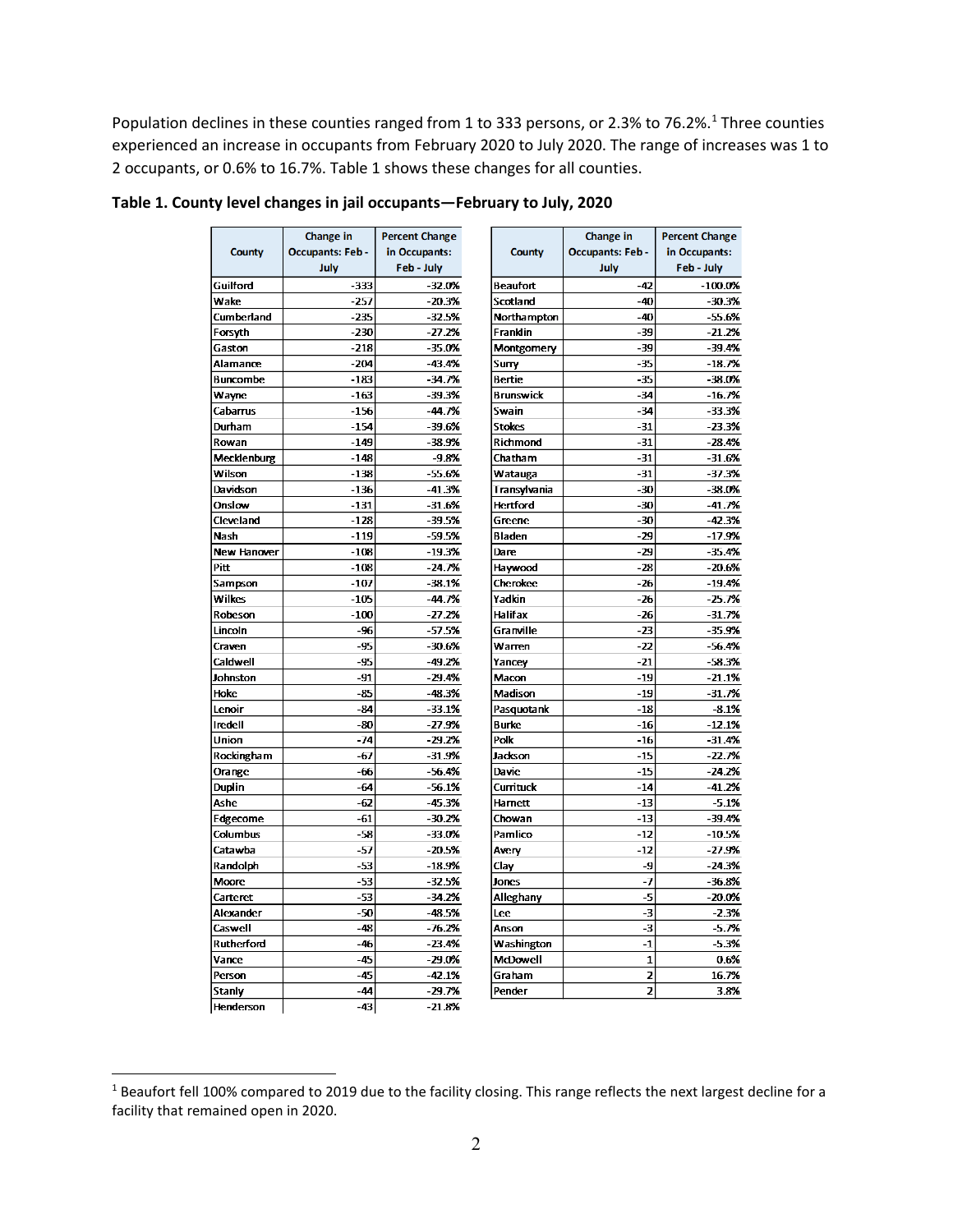Because we were interested in whether the halt in jury trials and other criminal procedure changes were impacting jail populations over a shorter term, we also compared changes in county jail populations from June to July 2020. Of the 92 counties with open facilities during that period, [2](#page-2-0) 48 counties (52%) experienced decreases in jail populations (Table 2). Decreases ranged from 1 to 50 occupants, or 1.3% to 31.8%.

> $-3.4%$  $-8.1%$  $-3.5%$  $-31.8%$ -9.5%  $-23.1%$  $-7.1%$  $-25.0%$  $-22.7%$ -2.9%  $-5.3%$  $-5.1%$ -4.2%  $-2.0%$  $-5.5%$  $-5.4%$  $-4.7%$  $-1.4%$  $-1.3%$  $-2.4%$  $-2.0%$  $-1.8%$  $-1.7%$  $-1.6%$

| County          | Change in<br><b>Occupants: June</b><br>to July | Percentage<br>Change in<br><b>Occupants: June</b><br>to July | County        | Change in<br><b>Occupants: June</b><br>to July | Percentage<br>Change in<br><b>Occupants: June</b><br>to July |
|-----------------|------------------------------------------------|--------------------------------------------------------------|---------------|------------------------------------------------|--------------------------------------------------------------|
| Forsyth         | $-50$                                          | $-7.5%$                                                      | Wayne         | -9                                             | $-3.4%$                                                      |
| Wake            | $-50$                                          | $-4.7%$                                                      | Hoke          | -8                                             | $-8.1%$                                                      |
| Craven          | $-45$                                          | $-17.3%$                                                     | Johnston      | -8                                             | $-3.5%$                                                      |
| Cumberland      | $-44$                                          | $-8.3%$                                                      | Yancey        | $-7$                                           | $-31.8%$                                                     |
| Alamance        | $-35$                                          | $-11.6%$                                                     | Chatham       | $-7$                                           | $-9.5%$                                                      |
| Davidson        | $-33$                                          | $-14.6%$                                                     | Alleghany     | -6                                             | $-23.1%$                                                     |
| Guilford        | $-30$                                          | $-4.1%$                                                      | Richmond      | -6                                             | $-7.1%$                                                      |
| New Hanover     | $-23$                                          | $-4.8%$                                                      | Caswell       | $-5$                                           | $-25.0%$                                                     |
| Alexander       | $-20$                                          | $-27.4%$                                                     | Warren        | $-5$                                           | $-22.7%$                                                     |
| Onslow          | $-20$                                          | $-6.6%$                                                      | Lenoir        | $-5$                                           | $-2.9%$                                                      |
| Gaston          | $-20$                                          | $-4.7%$                                                      | Lincoln       | $-4$                                           | $-5.3%$                                                      |
| <b>Buncombe</b> | $-19$                                          | $-5.2%$                                                      | Ashe          | $-4$                                           | $-5.1%$                                                      |
| Union           | $-18$                                          | $-9.1%$                                                      | Scotland      | $-4$                                           | $-4.2%$                                                      |
| Pamlico         | $-17$                                          | $-14.3%$                                                     | Cleveland     | $-4$                                           | $-2.0%$                                                      |
| Durham          | $-16$                                          | $-6.4%$                                                      | Watauga       | $-3$                                           | $-5.5%$                                                      |
| Carteret        | $-14$                                          | $-12.1%$                                                     | Dare          | $-3$                                           | $-5.4%$                                                      |
| <b>Stokes</b>   | $-14$                                          | $-12.1%$                                                     | Madison       | $-2$                                           | $-4.7%$                                                      |
| <b>Iredell</b>  | $-14$                                          | $-6.3%$                                                      | Franklin      | $-2$                                           | $-1.4%$                                                      |
| Cabarrus        | $-13$                                          | $-6.3%$                                                      | Surry         | $-2$                                           | $-1.3%$                                                      |
| Robeson         | $-13$                                          | -4.6%                                                        | Greene        | $-1$                                           | $-2.4%$                                                      |
| Orange          | $-12$                                          | $-19.0%$                                                     | Transylvania  | $-1$                                           | $-2.0%$                                                      |
| Nash            | $-11$                                          | $-12.0%$                                                     | Halifax       | $-1$                                           | $-1.8%$                                                      |
| Duplin          | $-10$                                          | $-16.7%$                                                     | <b>Bertie</b> | $-1$                                           | $-1.7%$                                                      |
| Davie           | -9                                             | $-16.1%$                                                     | Montgomery    | $-1$                                           | $-1.6%$                                                      |

## **Table 2. Counties with Decreases in Jail Population—June to July 2020**

However, 34 counties (37.0%) experienced an increase in the total number of occupants and 10 (11%) experienced no change in that number (Table 3). Increases ranged from 1 to 69 occupants, or .8% to 133.3%.

<span id="page-2-0"></span><sup>&</sup>lt;sup>2</sup> Beaufort was removed from this calculation as it remained closed from April through July.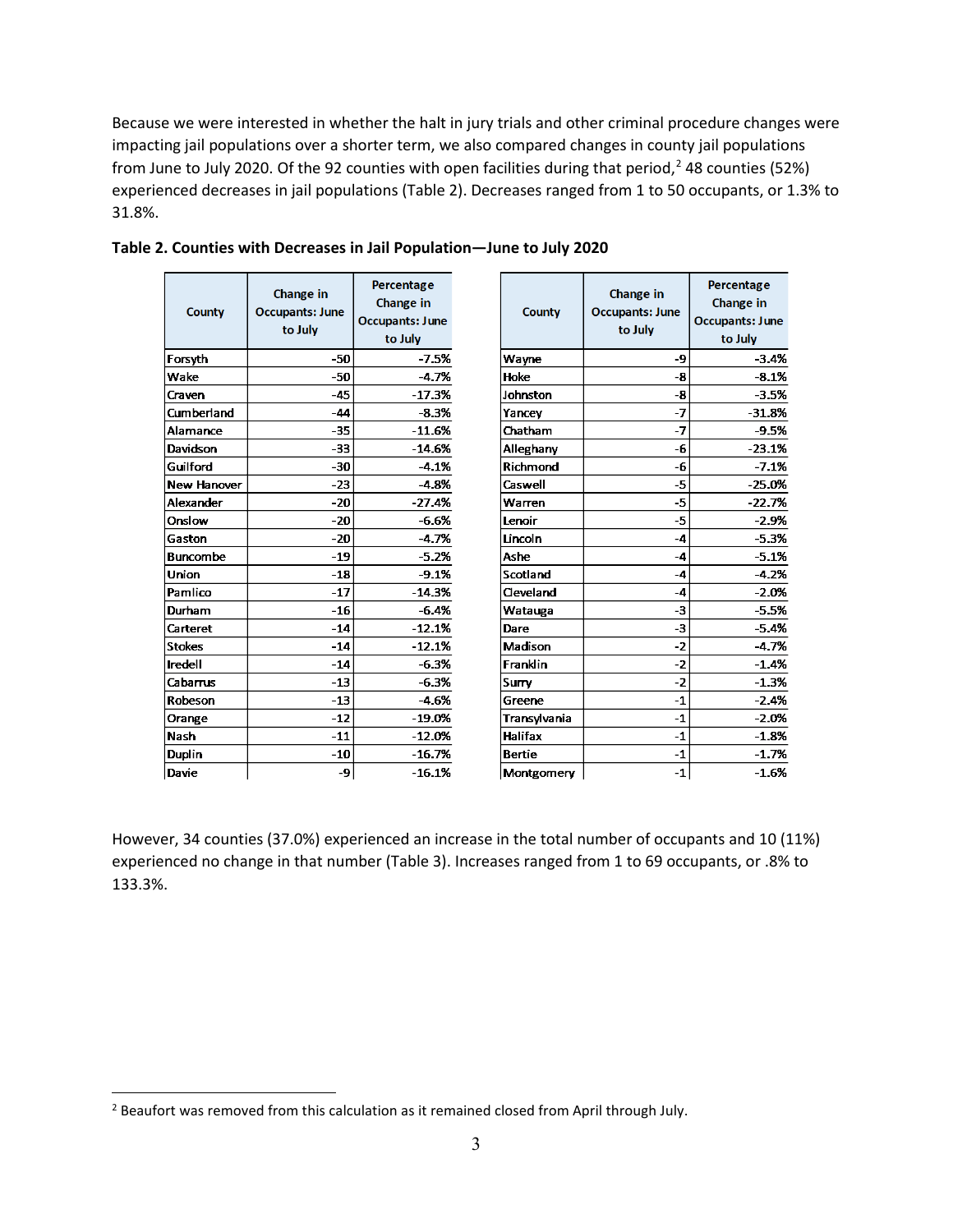| <b>County</b>    | Change in<br><b>Occupants: June</b><br>to July | Percentage<br>Change in<br><b>Occupants: June</b><br>to July | County            | Change in<br><b>Occupants: June</b><br>to July | Percentage<br>Change in<br><b>Occupants: June</b><br>to July |
|------------------|------------------------------------------------|--------------------------------------------------------------|-------------------|------------------------------------------------|--------------------------------------------------------------|
| Mecklenburg      | 69                                             | 5.3%                                                         | Rockingham        | 3                                              | 2.1%                                                         |
| Lee              | 25                                             | 24.0%                                                        | Cherokee          | 3                                              | 2.9%                                                         |
| Catawba          | 23                                             | 11.6%                                                        | Anson             | 3                                              | 6.4%                                                         |
| <b>McDowell</b>  | 21                                             | 14.1%                                                        | Polk              | 3                                              | 9.4%                                                         |
| Randolph         | 18                                             | 8.6%                                                         | <b>Harnett</b>    | $\overline{2}$                                 | 0.8%                                                         |
| Caldwell         | 17                                             | 21.0%                                                        | <b>Rutherford</b> | 2                                              | 1.3%                                                         |
| <b>Pitt</b>      | 14                                             | 4.4%                                                         | Vance             | $\overline{2}$                                 | 1.9%                                                         |
| Rowan            | 14                                             | 6.4%                                                         | Stanly            | $\overline{2}$                                 | 2.0%                                                         |
| <b>Bladen</b>    | 14                                             | 11.8%                                                        | Washington        | $\overline{2}$                                 | 12.5%                                                        |
| Edgecome         | 13                                             | 10.2%                                                        | Columbus          | $\mathbf{1}$                                   | 0.9%                                                         |
| Sampson          | 10                                             | 6.1%                                                         | Wilson            | $\mathbf{1}$                                   | 0.9%                                                         |
| <b>Henderson</b> | 10                                             | 6.9%                                                         | Chowan            | $\mathbf{1}$                                   | 5.3%                                                         |
| Wilkes           | 10                                             | 8.3%                                                         | <b>Moore</b>      | $\bf{0}$                                       | 0.0%                                                         |
| Pender           | 10                                             | 22.7%                                                        | Person            | $\bf{0}$                                       | 0.0%                                                         |
| Graham           | 8                                              | 133.3%                                                       | Northampton       | $\bf{0}$                                       | 0.0%                                                         |
| Yadkin           | 7                                              | 10.3%                                                        | <b>Hertford</b>   | $\Omega$                                       | 0.0%                                                         |
| Avery            | 7                                              | 29.2%                                                        | Haywood           | 0                                              | 0.0%                                                         |
| Jackson          | 6                                              | 13.3%                                                        | Granville         | $\bf{0}$                                       | 0.0%                                                         |
| <b>Brunswick</b> | 5                                              | 3.0%                                                         | Pasquotank        | $\bf{0}$                                       | 0.0%                                                         |
| Clay             | 5                                              | 21.7%                                                        | <b>Burke</b>      | $\bf{0}$                                       | 0.0%                                                         |
| Macon            | 4                                              | 6.0%                                                         | Currituck         | $\bf{0}$                                       | 0.0%                                                         |
| Swain            | 4                                              | 6.3%                                                         | Jones             | $\bf{0}$                                       | 0.0%                                                         |

**Table 3. Counties with Increases or No Change in Jail Population—June to July 2020**

As noted above, nearly all counties experienced declining populations from February 2020 to July 2020. The fact that only 52% experienced declines from June 2020 to July 2020 and a number stayed flat or increased during that period may signal a "tail end" change in the declining population trend seen when examining the longer February to July period.

### **New Tool for Stakeholders**

Finally, because we have fielded so many questions about county level jail populations during the COVID-19 period, we created a new tool allowing stakeholders to examine their local jail populations throughout the COVID-19 period. We present, for example, the graph for Anson County in Figure 2 below.